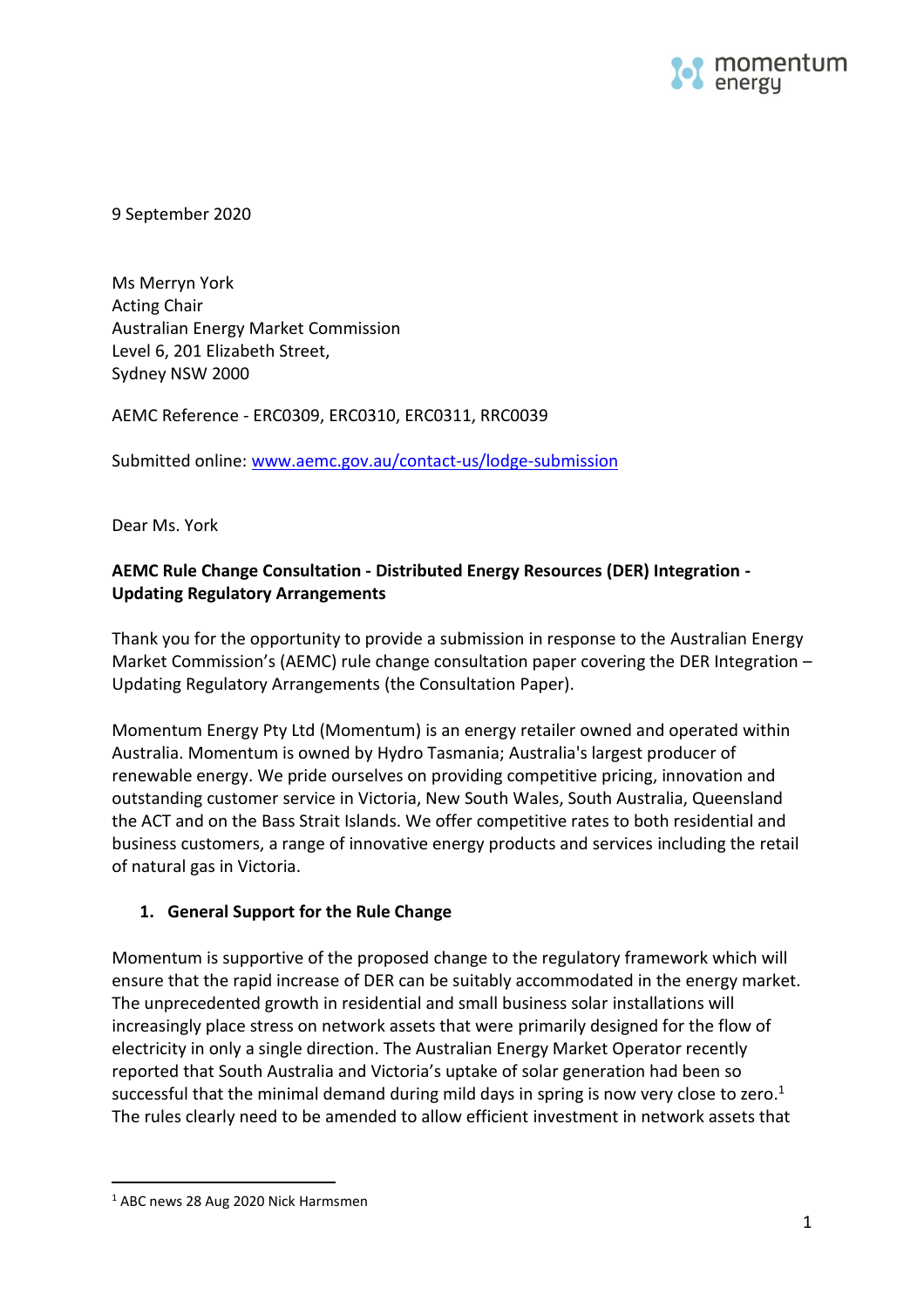

can manage the two-way flow of electricity ensuring that all electricity users can share in the opportunities this delivers.

# **2. Amendment to National Electricity Rule (NER) Clause 6.1.4**

We agree with two of the rule change proponents (South Australia Power Networks (SAPN) and St Vincent de Paul Society (SVDP)) that NER Clause 6.1.4, which prohibits distribution networks from charging for electricity export services, needs to be amended in order to provide signals for network expenditure and to better allocate the costs of this expenditure to the relevant end users. The current approach of zero export charging has supported the industry development of DER and contributed to reducing their pay back periods. Moreover it has also assisted in achieving confidence in renewable energy technologies and our transition to a lower carbon environment.

However, with the capital and installation costs of DER (in particular solar) significantly reducing over the past few years there is no continuing need for this cross subsidy to exist. The current approach of not charging for exporting electricity by networks imposes a cross subsidy of network costs from consumers without DER to consumers with DER. Momentum supports a user pays approach that would encourage investment in improvements to the network that would directly improve its capacity to manage increased DER exports. We believe that this investment should largely be funded by the additional revenue stream from DER exporters and not funded by all network users. Charging for exporting to the network will also support investment decisions in battery and new technologies that can better control the electricity generated by DER.

### **3. Network Pricing Options**

The Consultation Paper identifies various pricing options that could be considered to send efficient signals for networks to invest in efficient export capability. These options include:

- Direct consumer charges or tariffs for export services;
- Supplementary export capacity customer connection agreements that would drive additional revenues for networks from customers seeking to export electricity; and
- The development of firm export rights for all consumers.

Momentum believes that the pricing option selected will largely be dependent on the mechanism used to determine the existing export capacity across the network and how improved capacity can be suitably measured and offered to DER exporters equitably. SAPN's proposal to adapt the current Service Target Performance Incentive Scheme (STPIS) is an example of how a distribution network export service may be measured. We believe that this issue needs further consideration by the Australian Energy Regulator (AER) and stakeholders to ensure it delivers the correct incentives and outcomes for both the networks and consumers.